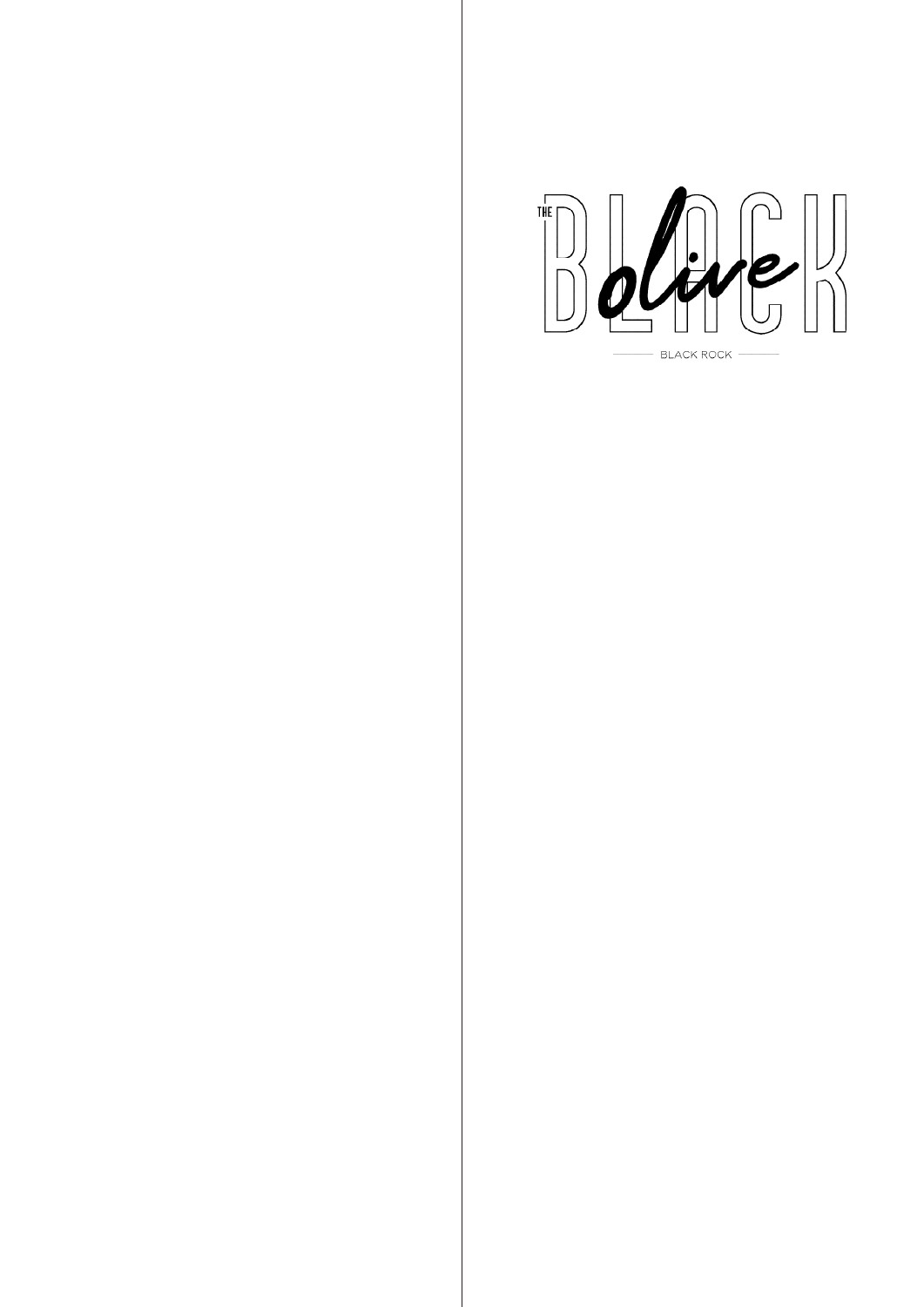#### **SPRITZ, PLEASE!**

Aperol Spritz 17 *aperol, prosecco, soda water*

Campari Spritz 17 *campari, prosecco, soda water*

Limoncello Spritz 17 *limoncello, prosecco, soda water*

Elderflower Spritz 18 *st germain, prosecco, soda water*

## **HOUSE COCKTAILS**

The Black Olive 20 *4 pillars olive leaf gin, dry vermouth, olive brine*

Gabriella Sour 21 *chambord, gin, raspberry syrup, egg white, lemon*

Jo Jo 20 *vodka, st germain, amaretto, lemon*

#### **CLASSIC COCKTAILS**

Negroni 18 *gin, campari, cinzano rosso*

Mojito 19 *havana 3 rum, soda water, mint, lime*

Margarita 19 *tequila, cointreau, lime*

Amaretto Sour 19 *amaretto, lemon juice, egg white*

Espresso Martini 19 *vodka, kahlua, espresso*

Cosmopolitan 19 *vodka, cointreau, cranberry, lime*

Mimosa 14 *prosecco, orange juice*

# **SOFT DRINKS**

Purezza Still Water 700ml Bottle 5 Purezza Sparkling Water 700ml Bottle 6

Coke, Coke Zero 5 San Pellegrino Chinotto 5 San Pellegrino Aranciata Rossa 5 San Pellegrino Limonata 5 Orange Juice 5 Apple Juice 5 Cranberry juice 5 Lemon / Soda Lime & Bitters 5 Lemonade 4.5

#### **MOCKTAILS**

Berry Mocktail 12 *Mixed berries, cranberry, lime, soda water*

Apple Mojito Mocktail 12 *Apple juice, soda water, mint, lime*

**COFFEE & TEA** Espresso, Long Black 4.2

Piccolo, Short Macchiato, Long Macchiato, Cappucino, Latte, Flat White, Double Espresso, Mocha, Magic, Chia Latte, Hot Chocolate 4.8

Iced Chocolate, Iced Latte 5.8 *Add Ice Cream + 4.5*

*Mug Sized +1 Bonsoy / Milk Lab Almond +0.6 Vanilla, caramel, hazelnut Syrup +1.2*

Tea Drop Loose Leaf Tea: 5 English Breakfast Supreme Earl Grey Honeydew Green Peppermint Chamomile Blossom Lemongrass & Ginger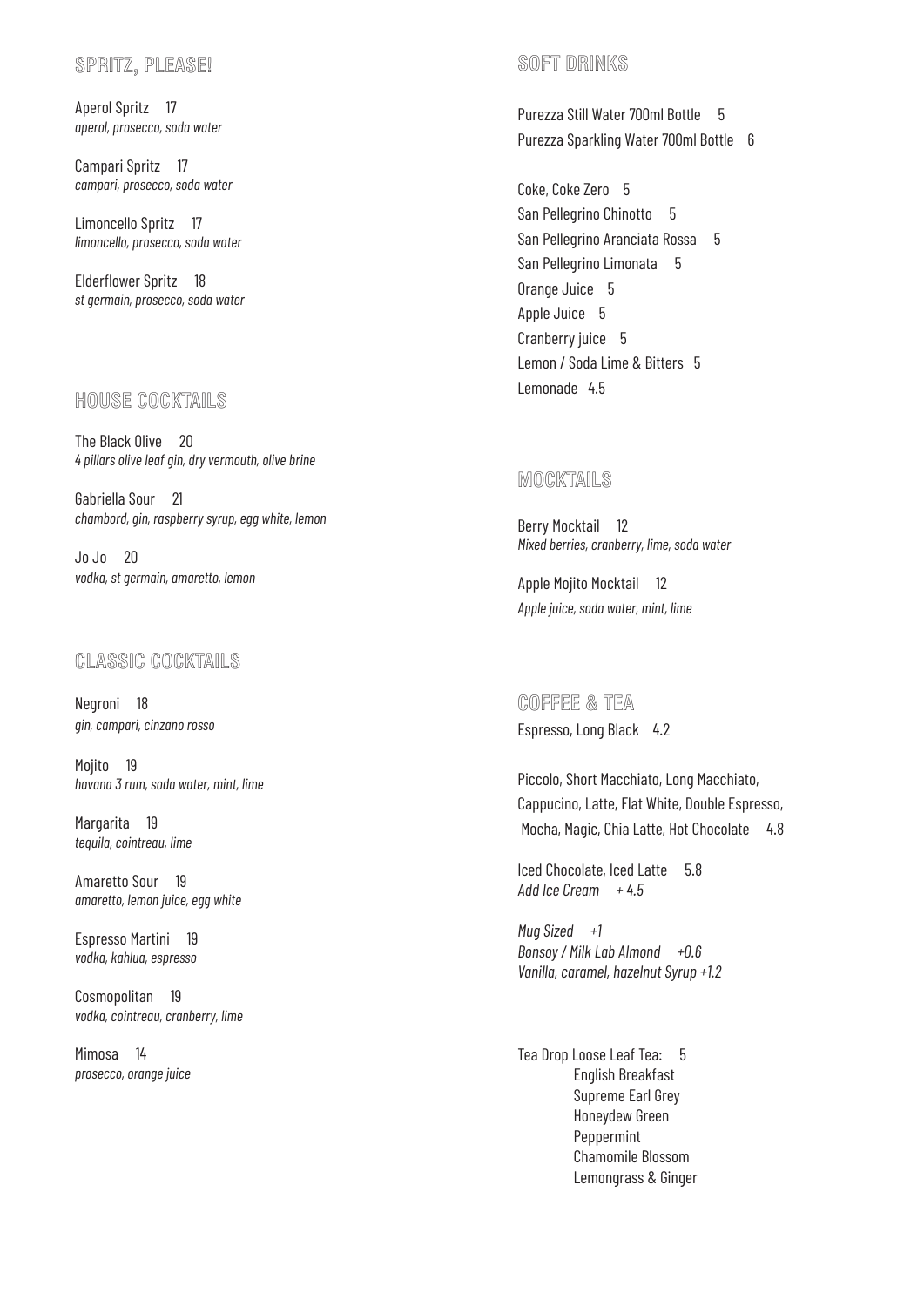#### **SPARKLING**

Villa Jolanda NV Prosecco 50 *Veneto, Italy*

Moët & Chandon NV Brut Champagne 125 *Champagne, France*

2006 Dom Pérignon 420 *Champagne, France*

#### **WHITE**

2019 Paladino Pinot Grigio 48 *Veneto, Italy*

2018 Venturi Verdicchio de Jesi 66 *Le Marche, Italy*

2019 Picollo Ernesto Gavi Di Gavi 61 *Gavi, Italy - DOCG*

2018 Weingut Niklas Pinot Bianco 86 *Alto Adige, Italy*

2019 Kissing Booth Sauvignon Blanc 50 *Adelaide Hills, South Australia*

2019 Angove Family Crest Chardonnay 52 *Adelaide Hills, South Australia*

2018 Hollick Bond Road Chardonnay 61 *Coonawarra, South Australia*

2020 Polperro Chardonnay 85 *Mornington Peninsula, Victoria*

2020 Gil Graves Viognier 65 *Heathcote, Victoria*

2019 Hofstatter 'Steinbock' Riesling 65 *Mosel, Germany*



# **ROSÉ**

2019 Les Peyrautins Rosé 53 *Pays D'oc, France*

2019 Ippolito Mabilia Cirò Rosé 69 *Calabria, Italy*

#### **RED**

2018 Paladino Montepulciano d'Abruzzo 48 *Abruzzo, Italy*

2020 Vicoletto Nero d'Avola 52 *Sicily, Italy* 

2020 Borgofiero Chianti 59 *Toscana, Italy - DOCG*

2018 Kalà Salento Negroamaro Rosso 56 *Puglia, Italy*

2019 Campo al Noce, Miterre Bolgheri Super Tuscan 100 *Toscana, Italy*

2016 Weingut Niklas Lagrein 86 *Alto Adige, Italy*

2016 Crissante Barolo del Comune di La Morra 140 *Piemonte, Italy*

2019 Duck Shoot Pinot Noir 51 *Adelaide Hills, South Australia*

2020 Polperro Pinot noir 95 *Mornington Peninsula, Victoria*

2019 Angove Family Crest Tempranillo 51 *McLaren Vale, South Australia*

2018 Basileus Shiraz 54 *Barossa, South Australia*

2019 Angove Wild Olive Organic Shiraz 52 *McLaren Vale, South Australia*

2019 Even Keel Syrah 70 *Camberra, ACT*

**BYO**

Available every day 15 / bottle